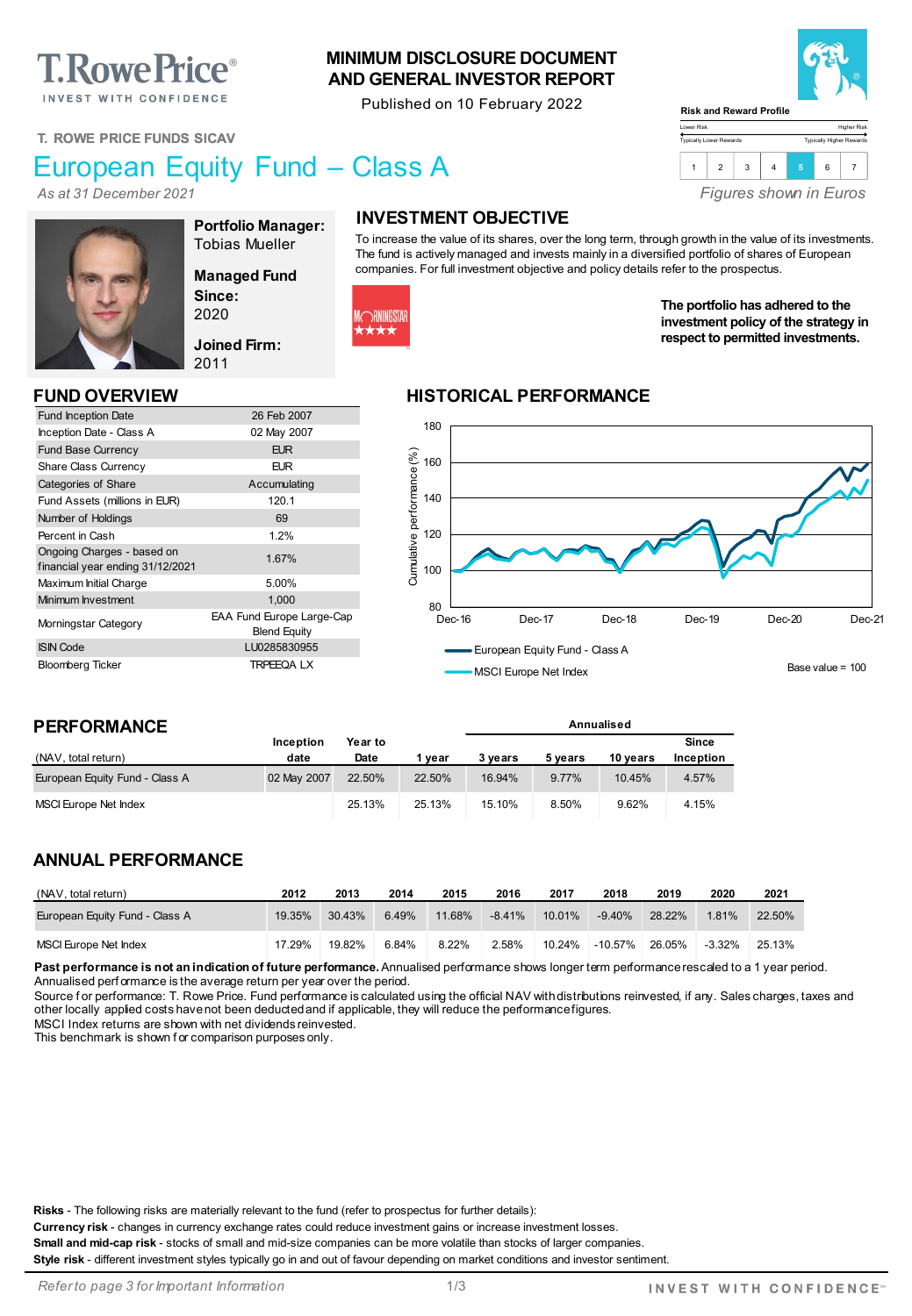#### **TOP 10 ISSUERS**

| Issuer                 | Country/Industry                                          | % of Fund |
|------------------------|-----------------------------------------------------------|-----------|
| <b>ASML Holding</b>    | Netherlands/Semiconductors &<br>Semiconductor Equipment   | 4.4       |
| Roche Holding          | Switzerland/Pharmaceuticals                               | 3.6       |
| <b>Siemens</b>         | Germany/Industrial Conglomerates                          | 2.9       |
| Astra7eneca            | United Kingdom/Pharmaceuticals                            | 2.6       |
| Airbus                 | France/Aerospace & Defense                                | 2.3       |
| Zurich Insurance Group | Sw itzerland/Insurance                                    | 2.2       |
| Cellnex Telecom        | Spain/Diversified Telecommunication<br><b>Services</b>    | 2.0       |
| Lonza Group            | Sw itzerland/Life Sciences Tools &<br>Services            | 1.9       |
| Sanofi                 | France/Pharmaceuticals                                    | 1.9       |
| Ashtead                | United Kingdom/Trading Companies &<br><b>Distributors</b> | 1.9       |

#### **SECTOR DIVERSIFICATION**

| Sector                          |      | % of Fund Fund vs Comparator Benchmark |
|---------------------------------|------|----------------------------------------|
| <b>Communication Services</b>   | 5.4  | 1.9                                    |
| Consumer Discretionary          | 12.5 | 1.2                                    |
| <b>Consumer Staples</b>         | 4.1  | $-8.7$                                 |
| Energy                          | 0.0  | $-4.6$                                 |
| Financials                      | 15.7 | $-0.1$                                 |
| <b>Health Care</b>              | 15.2 | 0.5                                    |
| Industrials & Business Services | 22.5 | 7.1                                    |
| Information Technology          | 8.9  | 0.5                                    |
| <b>Materials</b>                | 8.8  | 0.9                                    |
| <b>Real Estate</b>              | 2.7  | 1.4                                    |
| <b>Utilities</b>                | 3.0  | $-1.2$                                 |

T. Rowe Price uses the current MSCI/S&P Global Industry Classification Standard (GICS) f or sector and industry reporting. T. Rowe Price will adhere to all updates to GICS f or prospective reporting.

#### **GEOGRAPHIC DIVERSIFICATION**

| Country               | % of Fund | Fund vs Comparator Benchmark |     |
|-----------------------|-----------|------------------------------|-----|
| <b>United Kingdom</b> | 20.0      | $-2.2$                       |     |
| Germany               | 13.7      | 0.2                          |     |
| Sw itzerland          | 13.2      | $-2.7$                       |     |
| France                | 12.3      | $-5.5$                       |     |
| <b>Netherlands</b>    | 9.3       | 1.7                          |     |
| Italy                 | 7.9       |                              | 4.2 |
| Spain                 | 7.2       | 3.8                          |     |
| Sw eden               | 5.6       | $-0.3$                       |     |
| Finland               | 3.6       | 2.0                          |     |
| Denmark               | 2.5       | $-1.6$                       |     |
| Austria               | 2.0       | 1.6                          |     |
| Portugal              | 1.5       | 1.2                          |     |

The comparator benchmark data is for the MSCI Europe Net Index.

### **ASSET DIVERSIFICATION**

| k | <b>Asset Class</b> | % of Fund 31/12/2021 | % of Fund 30/09/2021 |
|---|--------------------|----------------------|----------------------|
|   | Eauity             | 98.8                 | 98.5                 |
|   | Cash               |                      | 1.5                  |

As compared to last quarter, there have been changes to the composition by asset allocation as shown in the table above

#### **OPERATIONAL INFORMATION**

| Domicile:              | Luxembourg                           |
|------------------------|--------------------------------------|
| Trading days:          | All bank business days in Luxembourg |
| Trading cut-off time:  | 13.00 Central European Time          |
| Valuation time:        | 16:00 Central European Time          |
| Distribution payments: | None                                 |